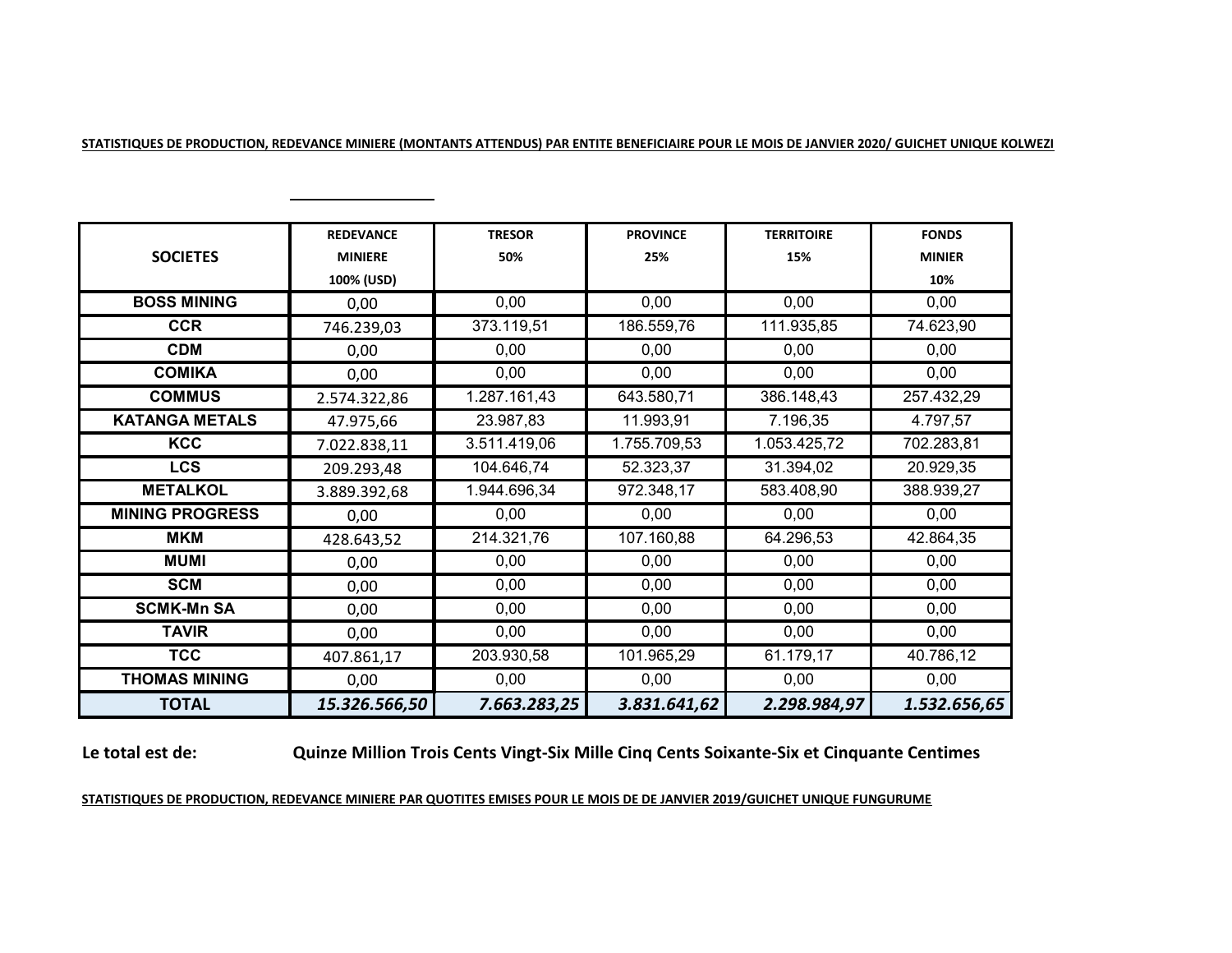|                | <b>REDEVANCE</b> | <b>TRESOR</b> | <b>PROVINCE</b> | <b>TERRITOIRE</b> | <b>FONDS</b>  |  |
|----------------|------------------|---------------|-----------------|-------------------|---------------|--|
| <b>SOCIETE</b> | <b>MINIERE</b>   | 50%           | 25%             | 15%               | <b>MINIER</b> |  |
|                | 100% (USD)       |               |                 |                   | 10%           |  |
| <b>TFM</b>     | 5.801.876,81     | 2.900.938,41  | 1.450.469,20    | 870.281,52        | 580.187,68    |  |

**Le total est de: Cinq Million Huit Cents Un Mille Huit Cents Septante-Six et Quatre-Vingt-Un Centimes**

## **TOTAL GENERAL PAR QUOTITE POUR LE MOIS DE DECEMBRE 2019 / GUICHET UNIQUE KOLWEZI ET FUNGURUME**

| <b>REDEVANCE</b> | <b>TRESOR</b> | <b>PROVINCE</b> | <b>TERRITOIRE</b> | <b>FONDS</b>  |
|------------------|---------------|-----------------|-------------------|---------------|
| <b>MINIERE</b>   | 50%           | 25%             | 15%               | <b>MINIER</b> |
| 100% (USD)       |               |                 |                   | 10%           |
| 21.128.443,31    | 10.564.221,66 | 5.282.110,83    | 3.169.266,50      | 2.112.844,33  |

**Le ToTal est de : Vingt et Un Million Cent Vingt-Huit Mille Quatre Cents Quarente-Trois et Trente et Un Centimes**